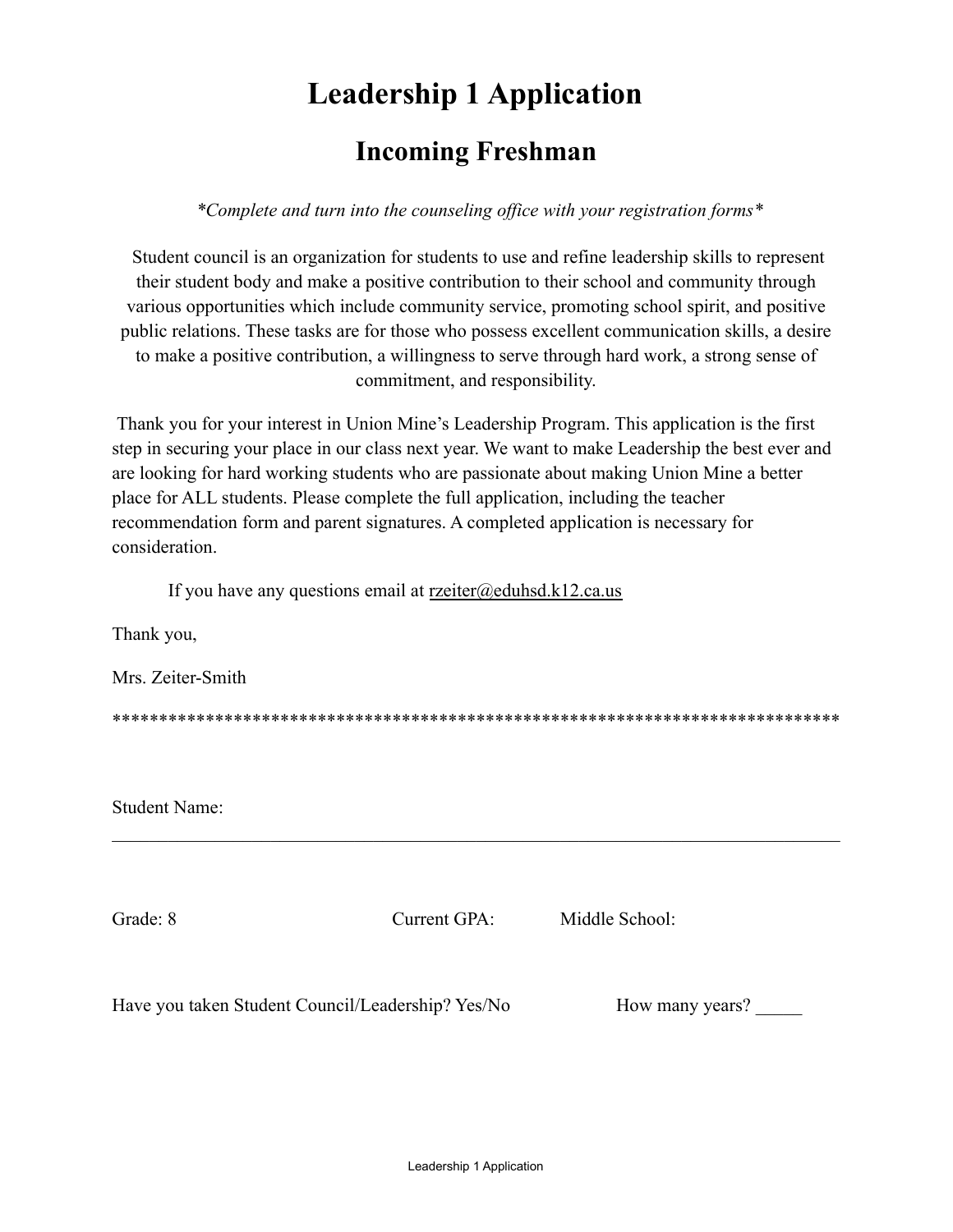Outside Activities: (Sports, clubs, volunteer work etc.)

|    | 1. $\qquad \qquad$ |  |
|----|--------------------|--|
|    | 2. $\qquad$        |  |
|    | 3.                 |  |
| 4. |                    |  |
| 5. |                    |  |

**\*Write a summary that answers the following 2 questions;**

**1.) Why do you want to join Leadership at Union Mine High School?**

**2.) What makes you a good candidate for the program? Turn this in with your application.**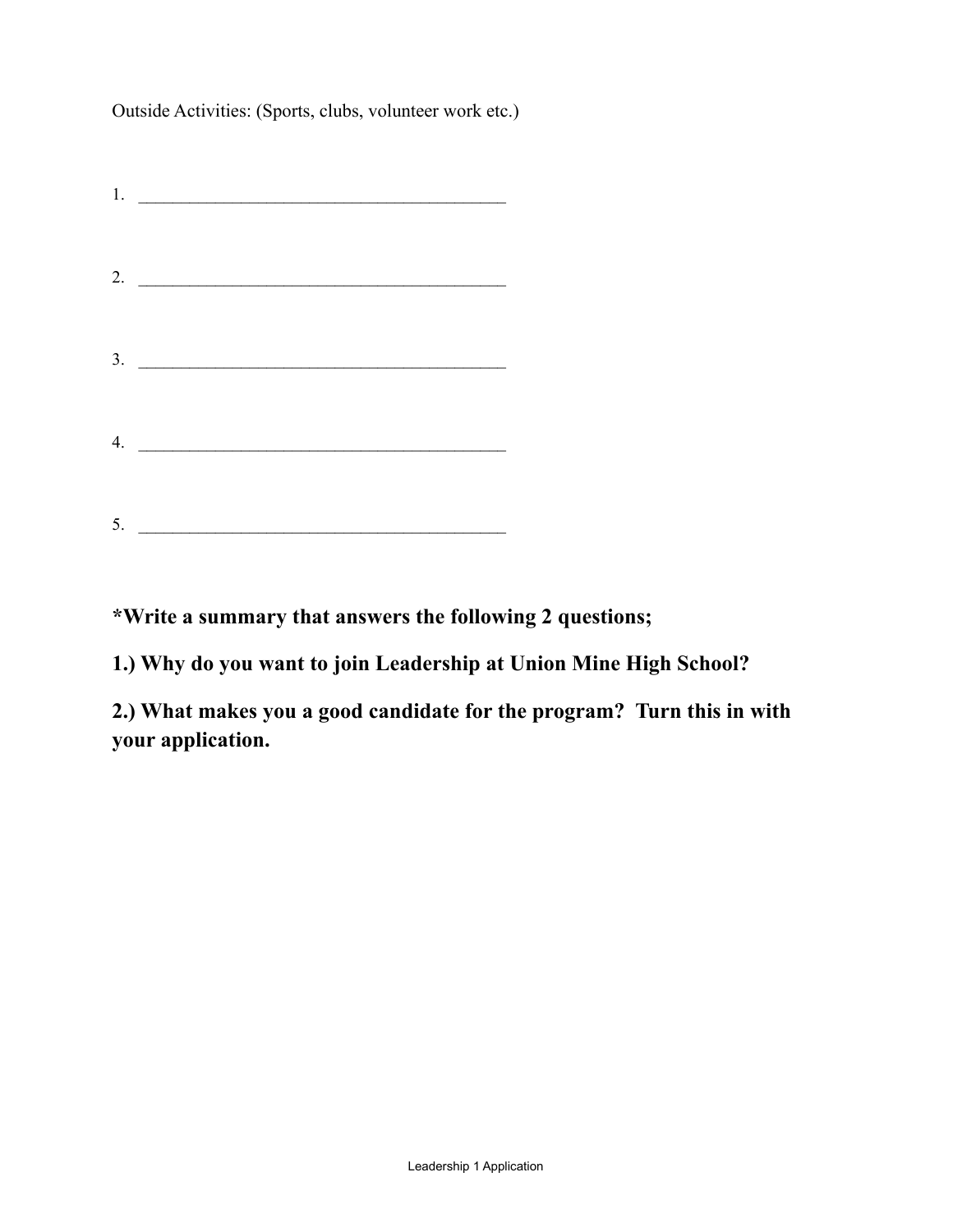By signing this application, you are agreeing to the following:

A commitment to enthusiasm and spirit for your school, and a commitment to cooperate with your Leadership classmates.

Keep a positive attitude and strive to make Union Mine a better place for all students.

All students will be required to help with after school activities that have been planned and prepared by you and/or your classmates.

Maintain a 2.5 GPA (GPA will be checked bi-weekly and a lowered GPA will result in probation and possible removal from class.)

Refrain from activities that could result in disciplinary action. (Suspension will result in probation and possible removal from class.) This includes off campus behavior. You are a constant example of UMHS Leadership and must act accordingly.

\_\_\_\_\_\_\_\_\_\_\_\_\_\_\_\_\_\_\_\_\_\_\_\_\_\_\_\_\_\_\_\_\_\_\_\_\_\_ \_\_\_\_\_\_\_\_\_\_\_\_\_\_\_\_\_\_\_\_\_\_\_\_\_\_\_\_\_\_\_\_\_\_\_\_\_\_

Be an example to the student population who follows rules, respects school administration and faculty, participates in class and maintains good attendance.

Parent/Guardian Signature Student Signature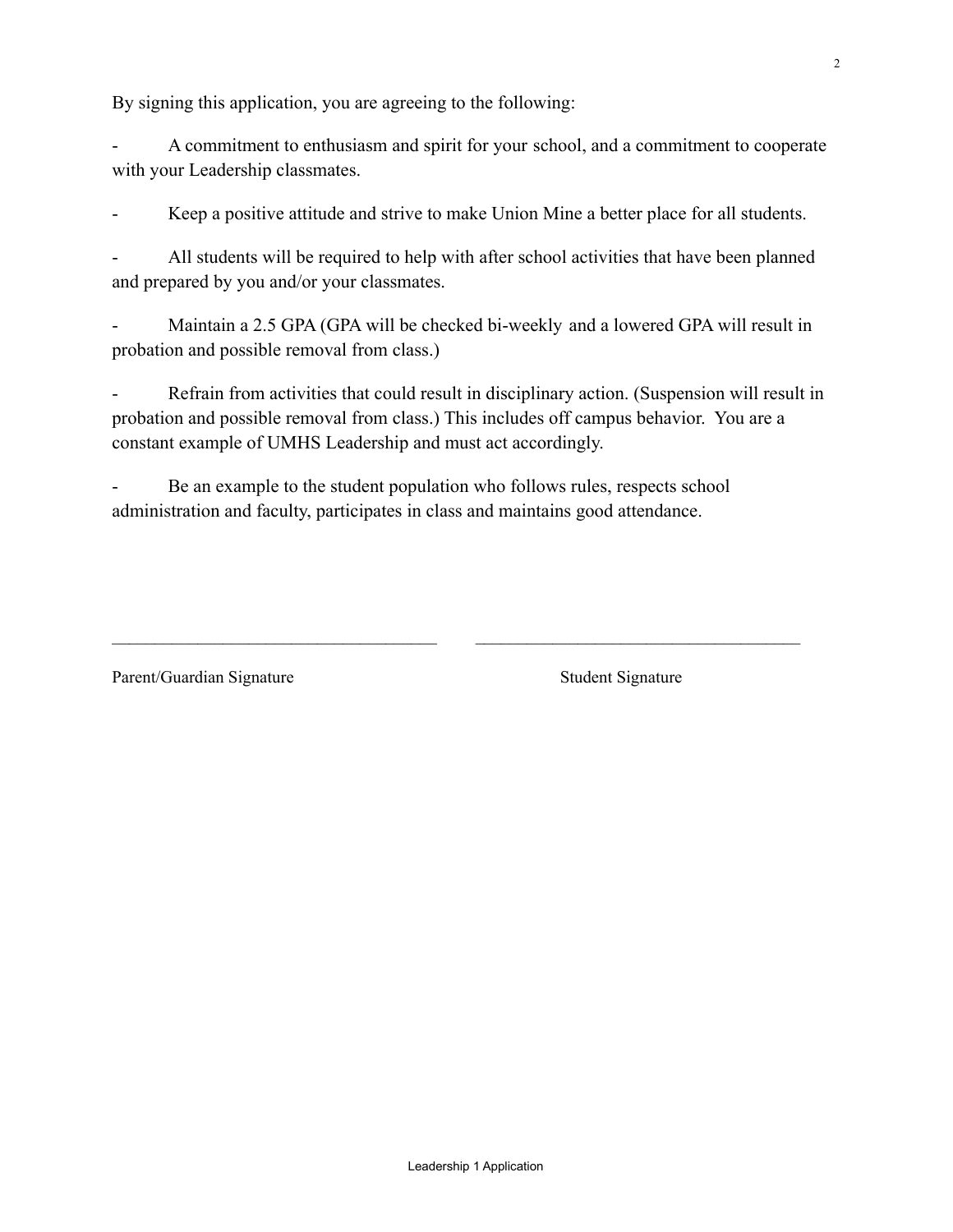# **UMHS LEADERSHIP PROGRAM TEACHER RECOMMENDATION FORM**

**To the Student:** Please give this form to your teachers and give them ample time to complete it before the deadline.

#### **Teacher,**

Thank you for your time in recommending this student for Leadership 1. I appreciate your honest feedback! Please fill out the recommendation, seal in an envelope and return to the requesting student to turn into Union Mine High School.

Mrs. Zeiter-Smith

Activities Director, Union Mine High School

Please use the following rating scale for each question:

|         |  | $5 =$ Exceptional $4 =$ Very good $3 =$ Satisfactory $2 =$ Needs work in this area $1 =$ Below |  |
|---------|--|------------------------------------------------------------------------------------------------|--|
| average |  |                                                                                                |  |

**\_\_\_\_\_\_\_\_\_\_\_\_\_\_\_\_\_\_\_\_\_\_\_\_\_\_\_\_\_\_\_\_\_\_\_\_\_\_\_\_\_\_\_\_\_\_\_\_\_\_\_\_\_\_\_\_\_\_\_\_\_\_\_\_\_\_\_\_\_\_\_\_\_\_**

**\_\_\_\_\_\_\_\_\_\_\_\_\_\_\_\_\_\_\_\_\_\_\_\_\_\_\_\_\_\_\_\_\_\_\_\_\_\_\_\_\_\_\_\_\_\_\_\_\_\_\_\_\_\_\_\_\_\_\_\_\_\_\_\_\_\_\_\_\_\_\_\_\_\_**

**Student's Name:**

**Teacher's Name:**

**Date Form Given: \_\_\_\_\_\_\_\_\_\_**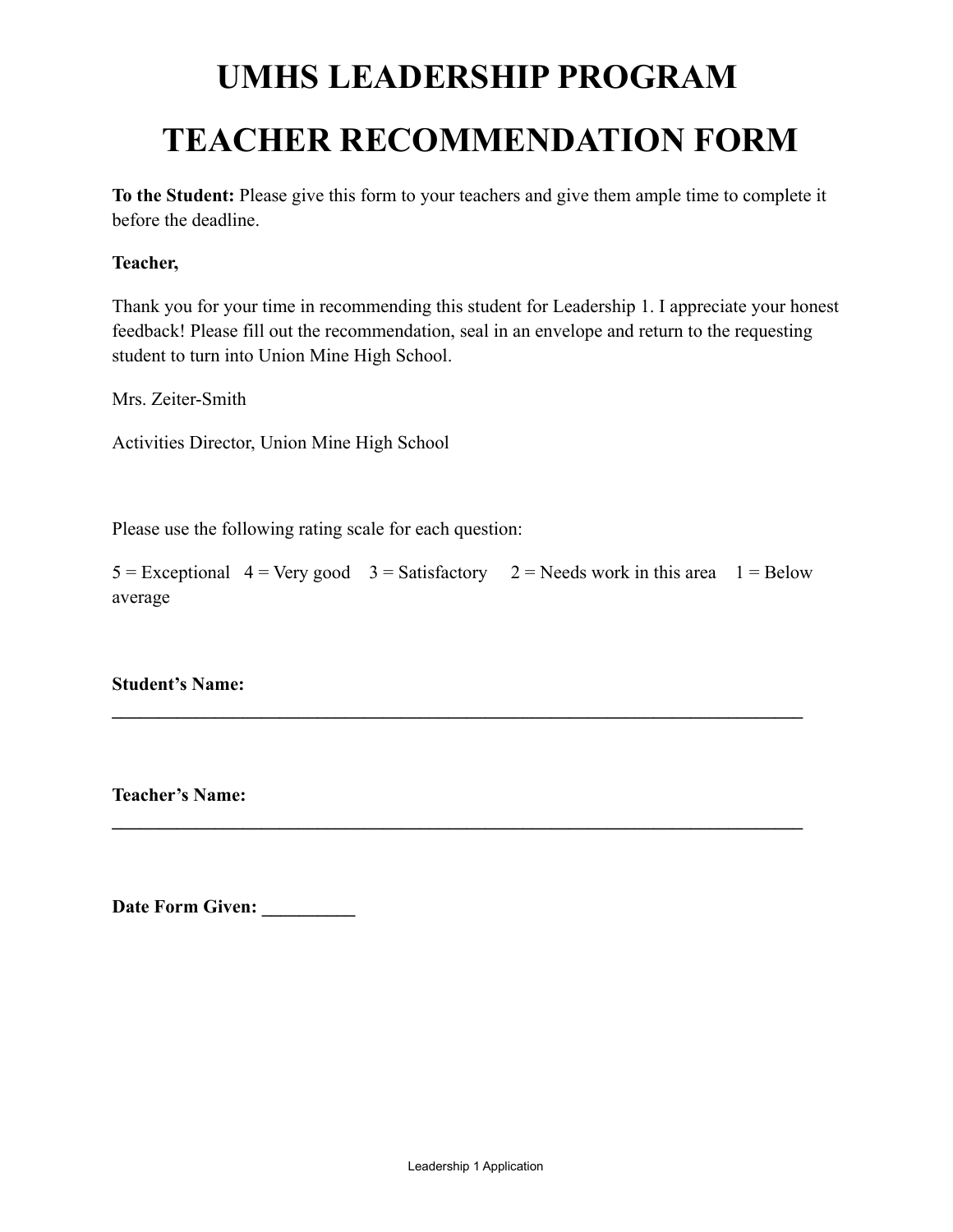|  |  |  |  | 1. The student possesses leadership skills. |  |
|--|--|--|--|---------------------------------------------|--|
|--|--|--|--|---------------------------------------------|--|

| $\mathbf{1}$     | $\overline{2}$                                        | 3              | $\overline{4}$                                                                           | 5 |
|------------------|-------------------------------------------------------|----------------|------------------------------------------------------------------------------------------|---|
| Comments:        |                                                       |                |                                                                                          |   |
|                  |                                                       |                |                                                                                          |   |
|                  |                                                       |                |                                                                                          |   |
|                  | 2. The student exhibits a willingness to help others. |                |                                                                                          |   |
| $\mathbf{1}$     | $\overline{2}$                                        | 3              | $\overline{4}$                                                                           | 5 |
| Comments:        |                                                       |                |                                                                                          |   |
|                  |                                                       |                |                                                                                          |   |
|                  |                                                       |                |                                                                                          |   |
| his/her ability. |                                                       |                | 3. The student has a strong work ethic, hands assignments in on time, and to the best of |   |
| $\mathbf{1}$     | $\overline{2}$                                        | $\overline{3}$ | $\overline{4}$                                                                           | 5 |
| Comments:        |                                                       |                |                                                                                          |   |

#### **4. The student is an effective, strong, and polite communicator to students and staff.**

| Comments: |  |  |
|-----------|--|--|
|           |  |  |

 $\mathcal{L}_\mathcal{L} = \{ \mathcal{L}_\mathcal{L} = \{ \mathcal{L}_\mathcal{L} = \{ \mathcal{L}_\mathcal{L} = \{ \mathcal{L}_\mathcal{L} = \{ \mathcal{L}_\mathcal{L} = \{ \mathcal{L}_\mathcal{L} = \{ \mathcal{L}_\mathcal{L} = \{ \mathcal{L}_\mathcal{L} = \{ \mathcal{L}_\mathcal{L} = \{ \mathcal{L}_\mathcal{L} = \{ \mathcal{L}_\mathcal{L} = \{ \mathcal{L}_\mathcal{L} = \{ \mathcal{L}_\mathcal{L} = \{ \mathcal{L}_\mathcal{$ 

 $\mathcal{L}_\mathcal{L} = \{ \mathcal{L}_\mathcal{L} = \{ \mathcal{L}_\mathcal{L} = \{ \mathcal{L}_\mathcal{L} = \{ \mathcal{L}_\mathcal{L} = \{ \mathcal{L}_\mathcal{L} = \{ \mathcal{L}_\mathcal{L} = \{ \mathcal{L}_\mathcal{L} = \{ \mathcal{L}_\mathcal{L} = \{ \mathcal{L}_\mathcal{L} = \{ \mathcal{L}_\mathcal{L} = \{ \mathcal{L}_\mathcal{L} = \{ \mathcal{L}_\mathcal{L} = \{ \mathcal{L}_\mathcal{L} = \{ \mathcal{L}_\mathcal{$